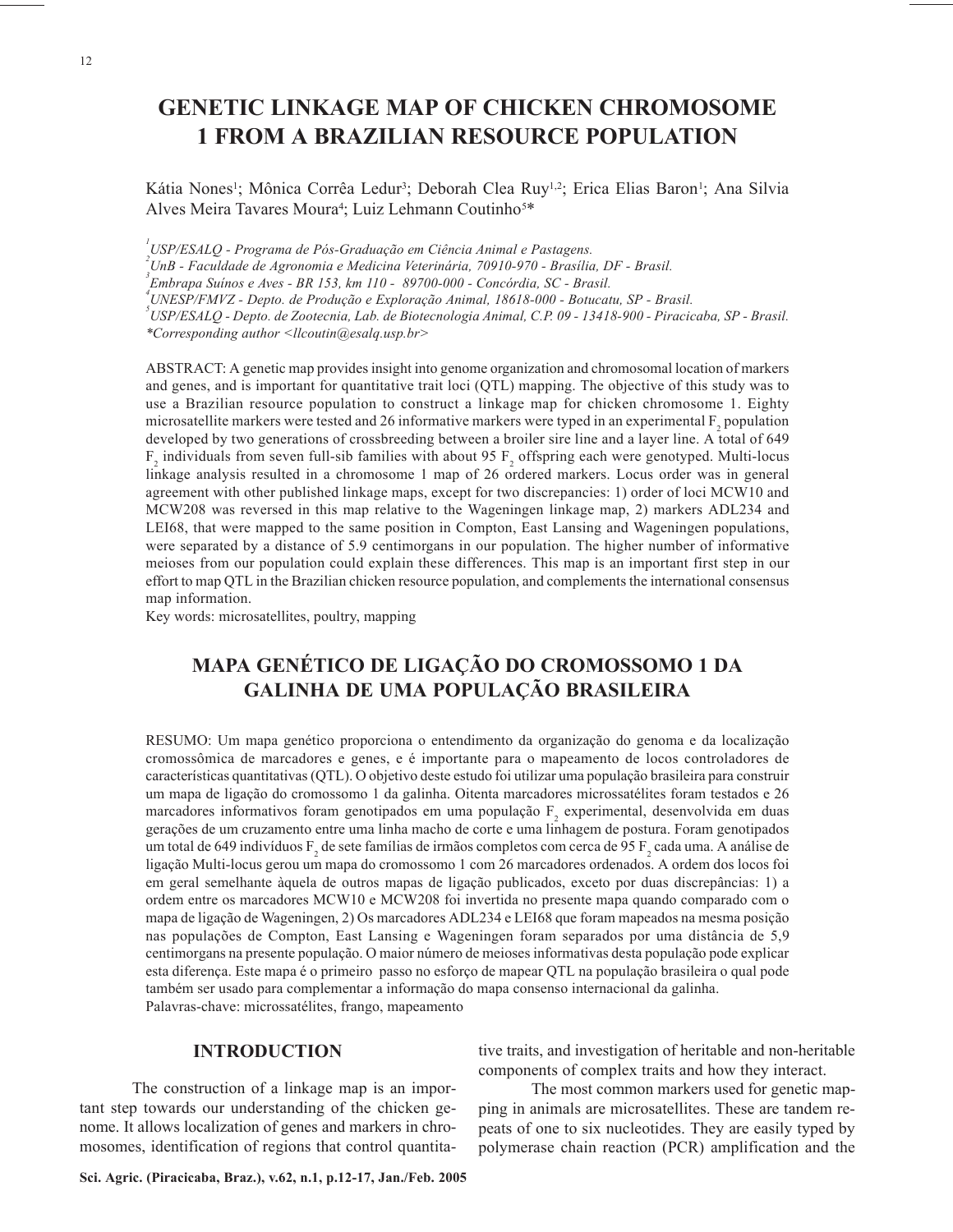amplicons often exhibit length polymorphisms among individuals that can be identified on automated DNA sequencers (Cheng, 1997). There are currently 2,522 loci mapped in the chicken genome, most of them are microsatellite markers (ARKdb:http://www.thearkdb.org/, 05/26/2004). Microsatellites are fairly well distributed along the genome, and the fact that they behave as codominant markers, make them ideally suited for linkage map construction.

Poultry products are important sources of high quality protein for human nutrition and knowledge of the chicken genome has the potential to generate technologies that will increase efficiency of meat and egg production. Chickens are excellent animals to study genetic and biological processes. They have short generation intervals, can produce large full sib families and possess nucleated red blood cells that allow isolation of large amounts of DNA. These points make them well suited for linkage map construction and QTL mapping (Groenen et al., 1998).

There are three recognized reference populations used to build chicken genetic maps. The first map, based on the Compton (C) population, employed about 100 markers in 18 linkage groups that contained 585 cM (Bumstead & Palyga, 1992). In the second map, based on the East Lansing (EL) population, 98 markers were described in 19 linkage groups that contained 590 cM (Levin et al., 1994). The third map, based on the Wageningen (WAU) population, used 430 markers in 28 linkage groups covering 3,062 cM. This linkage map has 210 markers in common with the C and EL maps (Groenen et al., 1998). These three maps were integrated into one consensus linkage map by Groenen et al. (2000), and a total of 1,889 markers were mapped with a coverage of 3,800 cM. However, new markers were developed in the last few years and they are not all yet integrated to the consensus map.

A new resource population requires identification of informative markers, their correct ordering and the genetic distances between them, before QTL can be mapped. Thus, the objective of this work was to identify the most informative microsatellite markers for chromosome 1 and to construct a genetic linkage map for a Brazilian resource population developed by the Brasilian Instituition, Embrapa, designed to map QTL for production and carcass traits of chickens.

## **MATERIAL AND METHODS**

#### **Experimental Population**

An  $F_2$  chicken population was developed by crossing a broiler male line (TT) with a layer line (CC) to generate linkage disequilibrium. This population was initiated in 1999 at Embrapa Suínos e Aves in a collaborative effort with ESALQ/USP. Seven TT males were crossed with seven CC females to produce  $F_1$  chickens (TC). Seven  $F_1$ 

TC males were crossed with three  $F_1$  TC females each, comprising 21 full-sib families with about 95  $F_2$  chicks each, totalizing  $2,063$  F<sub>2</sub> offspring from 17 hatches.

The TT is a broiler male line developed by Embrapa, and has been under within line selection for improving body weight, feed conversion, retail cut yield, breast meat weight, viability, fertility, hatchability, and reducing abdominal fat. The CC is a White Leghorn pure line that has been selected for improving egg production, egg weight, feed conversion, hatchability, sexual maturity, fertility, viability, egg quality and reducing body weight. A detailed description of the lines was reported by Figueiredo et al. (2003a;b).

### **Genotyping**

Genotyping was performed by PCR using microsatellite markers provided by the United States Poultry Genome Project and the Roslin Institute. The PCR reaction for each marker was carried out in a total volume of 25 µL. Reactions contained 60 to 100 ng of genomic DNA extracted from blood,  $4.0 \text{ mmol L}^{-1} \text{ MgCl}_2$ ,  $50 \text{ mmol}$ L<sup>-1</sup> KCl, 10 mmol L<sup>-1</sup> Tris-HCl (pH 8.5), 400  $\mu$ M of each deoxyribonucleotide, 1.5 U Taq DNA polymerase and 5 pmol of each primer. The PCR program used was: 5 min at 95ºC for initial denaturation, 30 cycles of 45 s at 95ºC, 45 s at annealing temperature (50 to 64ºC) and 45 s at 72ºC, followed by a final elongation step of 10 min at 72ºC. Three to five markers were combined based on the fragment size and fluorescence of the PCR product. A mixture of 2.0 to 5.0 µL of the PCR products was diluted 10x. For genotyping,  $2.0 \mu L$  of this diluted mixture plus 7.75 µL of Tween 20 and 0.25 µL of ET-ROX400 - internal size standard (Amersham Bioscience) were denatured by heating at 95ºC for 1 min. Genotyping was carried out on the MegaBACE automated sequencer (Amersham Bioscience) and fragment size analysis performed with the Genetic Profiler software (Amersham Bioscience). Eighty markers were tested in parental and  $F_1$  individuals, and 26 informative markers were selected for map construction. All individual genotypes were checked manually twice. In addition, potential typing errors were rechecked for inheritance in the CRIMAP package (Green et al., 1990), using the PREPARE and CHROMPIC options, and corrected when necessary.

#### **Linkage Analysis**

Linkage analysis for chromosome 1 was performed using the CRIMAP program version 2.4 (Green et al., 1990), which uses the Kosambi function to convert recombination fractions to centimorgans (cM) distances. Data of genotypes from three half-sib families which included seven full-sib families (649  $F_2$  individuals) for 26 markers were used. Only part of the population was typed because of the high cost associated with genotyping.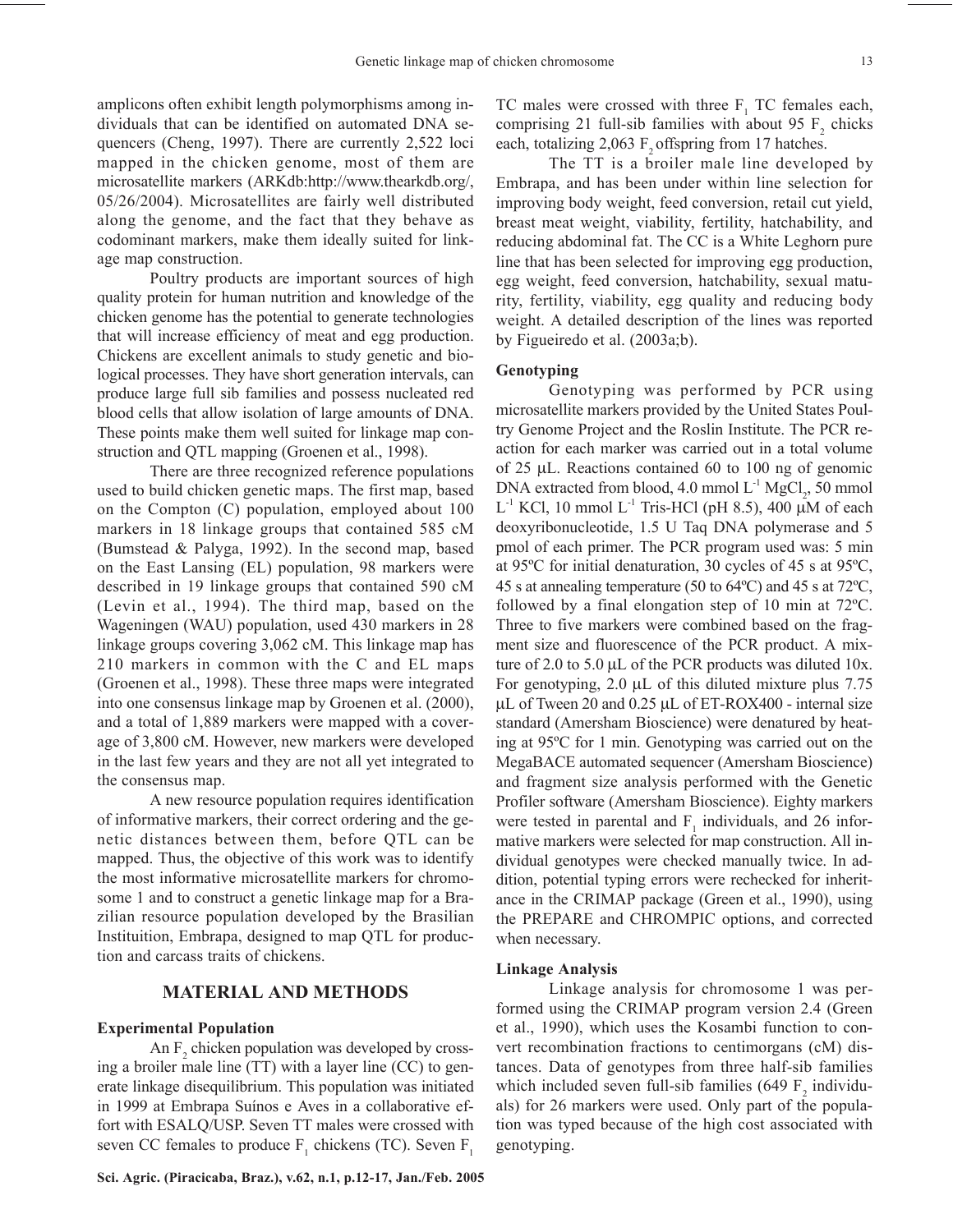Initially, the *TWO POINT* option of CRIMAP was used for a two-point linkage analysis in which all 26 markers were tested against each other. This analysis was done to confirm that all markers were located in the same linkage group. The ordering of loci was obtained with the *BUILD* option. A pair of highly polymorphic linked loci was chosen to start to order the markers. The other loci were progressively added to the map, placed in each possible position with respect to the loci already ordered (Barker et al., 1987). The best position (order) was based on the highest log 10 likelihood. Finally, the order of different loci was checked using the *FLIPS* option, to look for an erroneous order. The best map was based on the highest log 10 likelihood. To confirm the order, different starting pairs of loci and different order of addition of loci were tested. Finally, the *CHROMPIC* option was used to verify every recombination event among ordered markers and to identify errors and potential double-crossing overs. The map was drawn with the Map Chart software, version 2.1 (Voorrips, 2002).

# **RESULTS AND DISCUSSION**

From 80 markers tested 47 were informative. Ten of them could not be used because no amplification products were obtained; 20 were not informative or were informative only in a few families, and three were inconsistent for genotyping. Twenty-six informative markers, located in regions where QTL were previously mapped, were selected for map construction (Table 1). Each marker was considered informative in each family when one  $F_1$  parent was heterozygous and the other  $F_1$  parent had a different genotype, allowing determination of the origin of alleles present in the  $F_2$  individuals. An example of a heterozygous  $F_1$  individual genotype is represented in Figure 1.

The linkage analysis using genotypes from 649 F2 individuals started with the *TWO POINT* option with



Figure 1- Genotyping image from MegaBACE sequencer showing genotype of parental individuals (*a.* genotype 224/224 and *b*. 237/239) and an informative  $F_1$  individual (*c.* 224/ 237) for marker LEI68.

**Sci. Agric. (Piracicaba, Braz.), v.62, n.1, p.12-17, Jan./Feb. 2005**

a LOD score of 3.0. Only markers MCW10 and MCW208 did not have their recombination fractions calculated relative to other markers. Based on other maps (C, EL and WAU), these two markers are located on chromosome 1, but at a large distance, of about 50 cM, from other markers used in this study. We then reduced the LOD score to 2.0, and the recombination fraction estimated between markers MCW208 and ADL188 was 0.42 with LOD score 2.91. Considering that the recombination fraction between MCW10 and MCW208 was 0.03 with LOD score of 100.75, we concluded that all markers were located in the same chromosome. However, more markers need to be typed in this region to reduce the distance among MCW208 and the remaining markers.

The next step was to order the loci using the *BUILD* option. A total of 24 loci were ordered. Markers MCW36 and ADL183 could not be ordered. Marker MCW36 and the flanking markers showed few informative meioses, and this can make it difficult to determine the order of a marker in a chromosome. As for marker ADL183, a possible explanation is the small recombination fraction between ADL183 and the next marker (LEI79). Thus, a strategy in which markers were ordered in subsets was adopted. Markers MCW36 and ADL183 were then ordered without changing the distances between adjacent markers. Loci orders were checked using the *FLIPS* option, to look for an erroneous order, but none was found. Finally, the *CHROMPIC* option was used to verify every recombination event among ordered markers. A few errors were found, the genotypes were corrected and the map re-constructed. These corrections of genotypes did not alter marker orders, only the distances between them. Map distances and recombination fractions



Figure 2 - Linkage maps of Embrapa population, Consensus map (CN) and Wageningen (WAU), Compton (C), East Lansing (EL) populations. Only the position of 26 markers used in this study are represented in these maps. The distances in the Embrapa map were summed over the position of marker MCW10 in the consensus map (72 cM) to facilitate comparisons.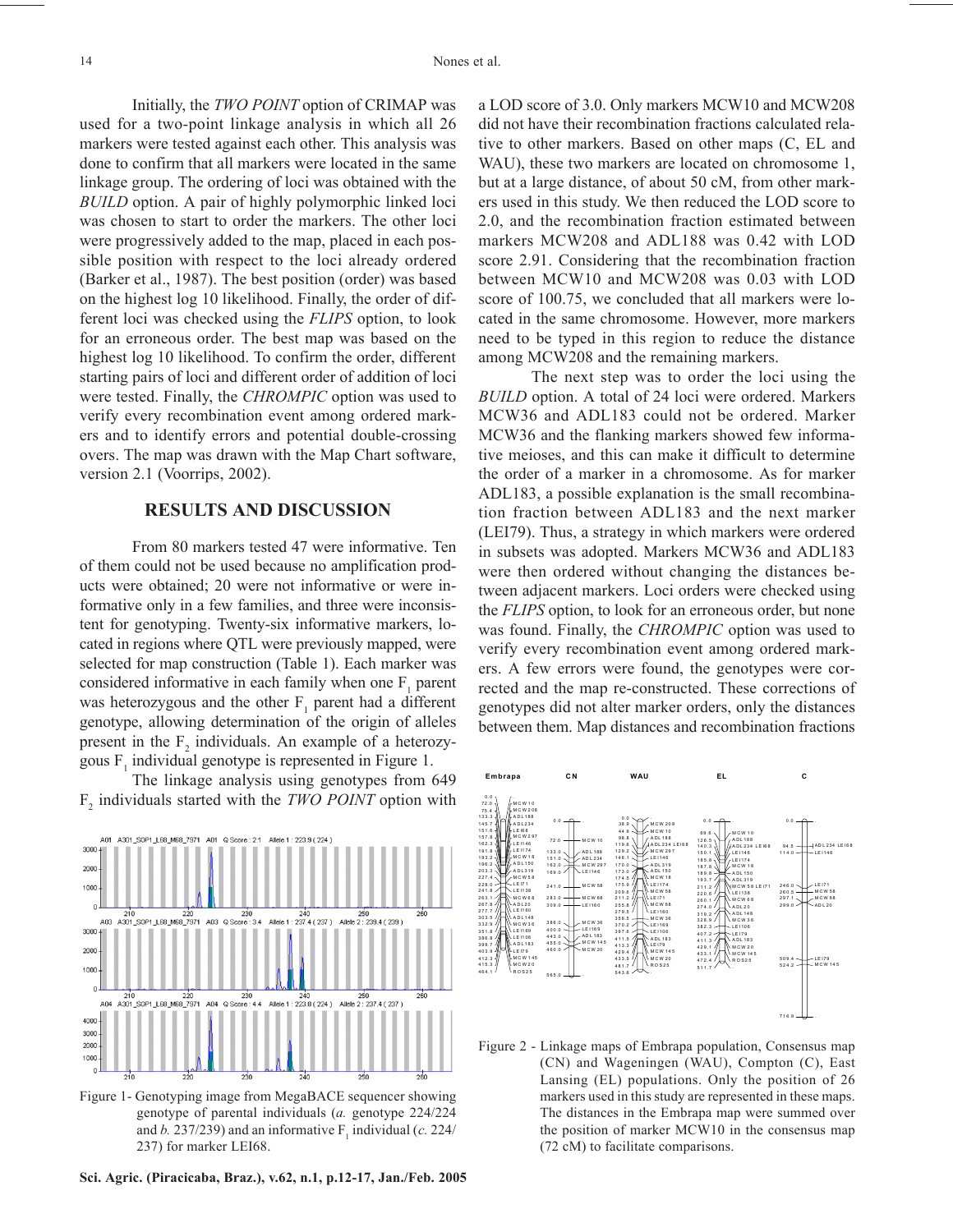are shown in Table 2. Map distances given in this paper are sex-averaged distances in cM. The representation of the linkage map for the Embrapa population and the position of the same 26 markers in the reference populations maps are shown in Figure 2.

The linkage map covered 392 cM from the total 565 cM on chromosome 1. The average marker interval was 15.68 cM, varying from 0.6 to 57.9 cM. The average polymorphic information content for this map was 0.68, ranging from 0.37 to 0.96 (Figure 3). There are two regions with low information content, one at the beginning and the other at the end of the linkage map. These regions are those where we have the highest distances between markers. The information content could be improved by increasing marker density (Van Kaam et al., 1998). The information content also might influence the chances to detect QTL, but this can be overcome by typing more informative markers in these regions.

Table 1 - Genetic markers used in the linkage analysis, number of alleles and number of informative meioses.

| Marker            | Number<br>of<br>alleles | Number of<br>informative<br>meioses | Number of<br>informative meioses<br>(phase-known) |
|-------------------|-------------------------|-------------------------------------|---------------------------------------------------|
| MCW10             | $\overline{4}$          | 809                                 | 809                                               |
| <b>MCW208</b>     | 3                       | 909                                 | 421                                               |
| ADL188            | $\mathfrak{Z}$          | 546                                 | 412                                               |
| ADL234            | $\overline{4}$          | 803                                 | 803                                               |
| <b>LEI68</b>      | $\overline{4}$          | 978                                 | 978                                               |
| <b>MCW297</b>     | 4                       | 656                                 | 656                                               |
| LEI146            | $\overline{4}$          | 1267                                | 891                                               |
| LEI174            | 3                       | 536                                 | 536                                               |
| MCW18             | $\overline{4}$          | 1155                                | 499                                               |
| ADL150            | $\overline{4}$          | 1248                                | 542                                               |
| ADL319            | $\sqrt{2}$              | 726                                 | 444                                               |
| MCW58             | 3                       | 1083                                | 595                                               |
| LEI71             | 5                       | 1276                                | 770                                               |
| <b>LEI138</b>     | 2                       | 774                                 | 398                                               |
| MCW68             | 5                       | 995                                 | 689                                               |
| ADL <sub>20</sub> | 5                       | 1142                                | 1142                                              |
| LEI160            | 3                       | 1160                                | 396                                               |
| ADL148            | $\overline{4}$          | 890                                 | 382                                               |
| MCW36             | 3                       | 1081                                | 263                                               |
| LEI169            | $\overline{2}$          | 1112                                | $\theta$                                          |
| LEI106            | 3                       | 1008                                | 620                                               |
| ADL183            | $\overline{4}$          | 1057                                | 738                                               |
| LEI79             | 3                       | 922                                 | 726                                               |
| <b>MCW145</b>     | 3                       | 1002                                | 666                                               |
| MCW20             | $\overline{4}$          | 1134                                | 1134                                              |
| <b>ROS25</b>      | 4                       | 792                                 | 697                                               |

**Sci. Agric. (Piracicaba, Braz.), v.62, n.1, p.12-17, Jan./Feb. 2005**

In our population, the number of informative meioses varied from 536 to 1,276, with an average of 964 (Table 1). The number of informative meioses per marker for the whole genome scan in the WAU population varied from 100 to 900, with an average of 400 in 10 full sib families with an average of 46  $F<sub>2</sub>$  offspring per family (Groenen et al., 1998). In the other populations, EL (52 offspring from a backcross population) and C (56 offspring from a backcross population), the number of informative meioses was even smaller, varying from 20 to 56 (Schmid et al., 2000). Therefore, in this study, the number of  $F<sub>2</sub>$  individuals within each family was almost twice the number used in the WAU population. This population provides a significant number of informative meioses to construct a trustable map for QTL mapping.

When we compare our linkage map with the other chicken linkage maps (Figure 2), 14 markers out of 26 used did not have a consensus position. These markers were mapped only in EL, C or WAU populations. Markers in common with our map and the consensus map had equal order positions, but the distances between markers were smaller than in the consensus map. A possible explanation is that our population is larger and showed a higher number of informative meioses than the other populations.

There are some discrepancies between EL, C and WAU maps. For example, the order of markers ADL319, ADL150, MCW18 and LEI174 were inverted between EL and WAU populations (Figure 2). In our map, the order was equal to that of the EL map and the distances among these markers were very similar.

Here, the order of markers MCW10 and MCW208 disagreed with the order in the WAU map, the only population where marker MCW208 was mapped. To confirm this inversion, more markers need to be added to reduce the gap between marker MCW208 and other markers in our population.



Figure 3 - Information content for chromosome 1 of Embrapa population, using all marker information simultaneously. Distances are given using the Kosambi scale for the sexaveraged map. Arrows indicate marker positions.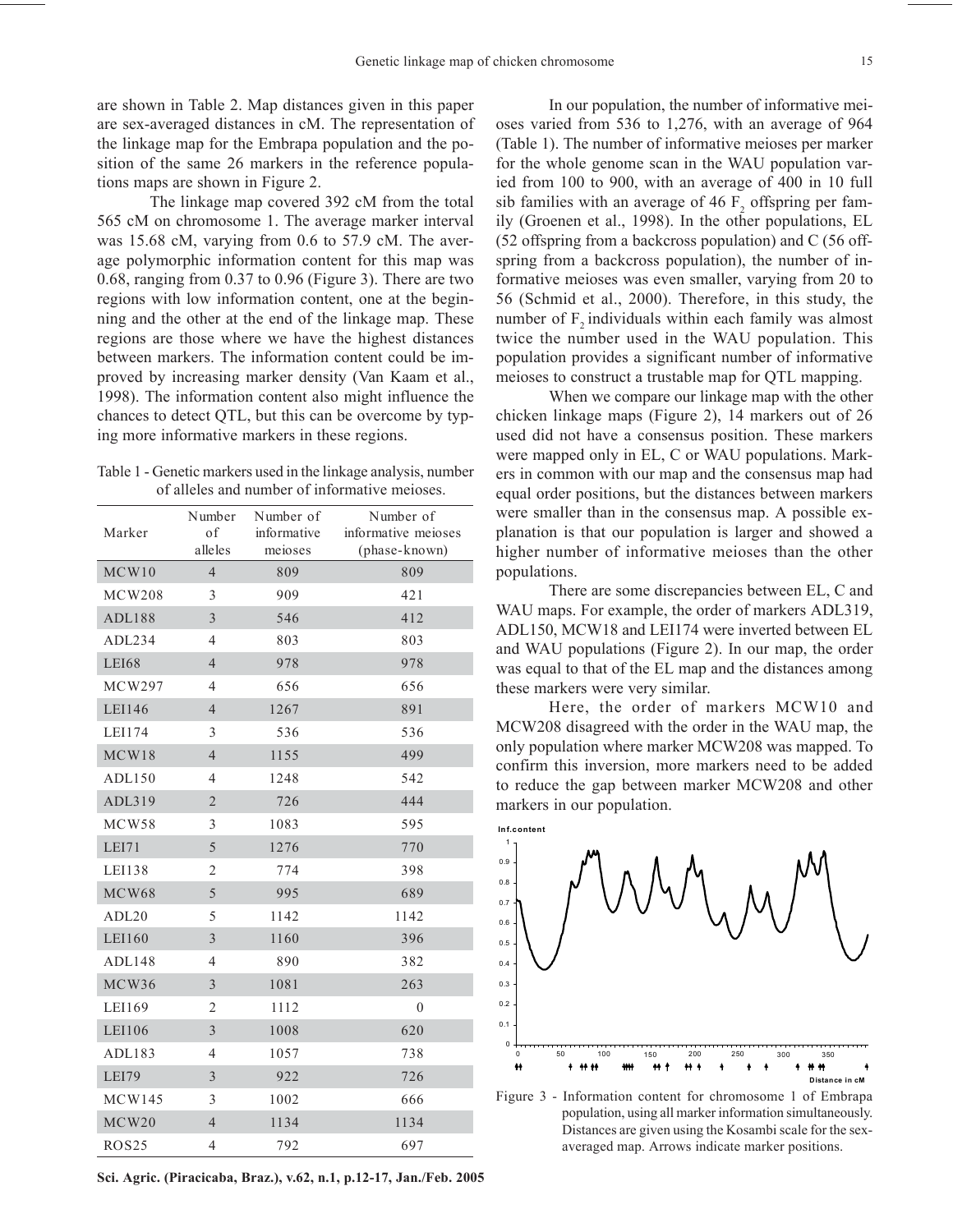| Table 2 - Embrapa linkage map with the estimated Kosambi |  |
|----------------------------------------------------------|--|
| map distances (sex-averaged) and recombination           |  |
| fractions.                                               |  |

| Marker        | Position                 |      | Interval Recombination fraction |
|---------------|--------------------------|------|---------------------------------|
|               |                          |      |                                 |
| MCW10         | $\overline{\phantom{0}}$ |      |                                 |
|               |                          | 3.4  | 0.03                            |
| <b>MCW208</b> | 3.4                      |      |                                 |
|               |                          | 57.9 | 0.42                            |
|               |                          |      |                                 |
| ADL188        | 61.3                     |      |                                 |
|               |                          | 12.4 | 0.12                            |
| ADL234        | 73.7                     |      |                                 |
|               |                          | 5.9  | 0.06                            |
| LEI68         | 79.6                     |      |                                 |
|               |                          | 6.2  | 0.06                            |
|               |                          |      |                                 |
| MCW297        | 85.8                     |      |                                 |
|               |                          | 4.5  | 0.04                            |
| LEI146        | 90.3                     |      |                                 |
|               |                          | 29.5 | 0.27                            |
| LEI174        | 119.8                    |      |                                 |
|               |                          | 1.4  | 0.01                            |
| MCW18         | 121.2                    |      |                                 |
|               |                          |      |                                 |
|               |                          | 3.0  | 0.03                            |
| ADL150        | 124.2                    |      |                                 |
|               |                          | 7.1  | 0.07                            |
| ADL319        | 131.3                    |      |                                 |
|               |                          | 24.1 | 0.22                            |
|               |                          |      |                                 |
| MCW58         | 155.4                    |      |                                 |
|               |                          | 0.6  | 0.01                            |
| LEI71         | 156                      |      |                                 |
|               |                          | 13.8 | 0.14                            |
| LEI138        | 169.8                    |      |                                 |
|               |                          | 21.3 | 0.20                            |
|               |                          |      |                                 |
| MCW68         | 191.1                    |      |                                 |
|               |                          | 4.7  | 0.05                            |
| ADL20         | 195.8                    |      |                                 |
|               |                          | 9.9  | 0.10                            |
| LEI160        | 205.7                    |      |                                 |
|               |                          | 25.8 | 0.24                            |
| ADL148        | 231.5                    |      |                                 |
| $\mathbf{1}$  |                          |      |                                 |
|               |                          | 29.4 | 0.26                            |
| MCW36         | 260.9                    |      |                                 |
|               |                          | 18.9 | 0.18                            |
| LEI169        | 279.8                    |      |                                 |
|               |                          | 35.0 | 0.30                            |
| LEI106        | 314.8                    |      |                                 |
|               |                          |      |                                 |
|               |                          | 12.9 | 0.13                            |
| ADL183        | 327.7                    |      |                                 |
|               |                          | 4.2  | 0.04                            |
| LEI79         | 331.9                    |      |                                 |
|               |                          | 8.4  | 0.08                            |
| MCW145        |                          |      |                                 |
|               | 340.3                    |      |                                 |
|               |                          | 3.0  | 0.03                            |
| MCW20         | 343.3                    |      |                                 |
|               |                          | 48.8 | 0.38                            |
| <b>ROS25</b>  | 392.1                    |      |                                 |

**Sci. Agric. (Piracicaba, Braz.), v.62, n.1, p.12-17, Jan./Feb. 2005**

In the three reference maps (C, EL and WAU), markers ADL234 and LEI68 were located at the same position. In our map, a recombination fraction of 0.06 with a LOD score of 132.46, and a distance of 5.9 cM between these markers were estimated. This probably happened because our population had a higher number of informative meioses than the other populations, which allowed detecting shorter distances between markers.

The map developed will be used for future QTL mapping studies, because it was constructed based on a large amount of information, with an average of 964 informative meioses and 623 phase-known informative meioses. This number is higher than those used in the other populations. The addition of more microsatellite markers would greatly aid in the saturation and utility of this genetic map.

# **CONCLUSION**

The linkage map of chicken chromosome 1 described in this paper integrates markers mapped in different populations. This map is an effective tool for QTL mapping in our and other resource populations because of the large number of informative meioses obtained in this study.

# **ACKNOWLEDGEMENTS**

To US Chicken Genome Project (Dr. Jerry Dodgson and Dr. Hans H. Cheng) and the Roslin Institute (Dr. David W. Burt) for primer donation. Financial support was provided by FAPESP, Embrapa/Prodetab, FUNCITEC and CNPq.

#### **REFERENCES**

- BARKER, D.; GREEN, P.; KNOWLTON, R.; SCHUMM, J.; LANDER, E.; OLIPHANT, A.; WILLARD, H.; AKOTS, G.; BROWN, V.; GRAVIUS, T.; HELMS, C.; NELSON, C.; PARKER, C.; REDIKER, K.; RISING, M.; WATT, D.; WEIFFENBACH, B.; DONIS-KELLER, H. Genetic linkage map of human chromosome 7 with 63 DNA markers. **Proceedings of National Academy of Sciences of the USA**, v.84, p.8006-8010, 1987.
- BUMSTEAD, N.; PALYGA, J. A preliminary linkage map of the chicken genome. **Genomics**, v.13, p.690-697, 1992.
- CHENG, H.H. Mapping the chicken genome. **Poultry Science,** v.76, p.1101- 1107, 1997.
- FIGUEIREDO, E.A.P.; ROSA, P.S.; SCHEUERMANN, G.N.; JAENISCH, F.R.F.; SCHMIDT, G.S.; LEDUR, M.; BRENTANO, L.; COSTA, C.A.F. Genetic gain in body weight feed conversion and carcass traits in White Plymouth Rock broiler strain Embrapa 021. In: WORLD CONFERENCE ON ANIMAL PRODUCTION, 9.; REUNIÃO DA ASSOC. LATINOAMERICANA DE PRODUÇÃO ANIMAL, 18., Porto Alegre, 2003. Porto Alegre: WAAP; ALPA; SBZ; UFRGS, 2003a. CD-ROM.
- FIGUEIREDO, E.A.P.; SCHMIDT, G.S.; LEDUR, M.C.; AVILA, V.S.; BRUM, P.A.R.; FIORENTIN, L.; JAENISCH, F.R.F. Genetic gain in egg production and egg weight in White Leghorn Embrapa 011. In: WORLD CONFERENCE ON ANIMAL PRODUCTION, 9.; REUNIÃO DA ASSOC. LATINOAMERICANA DE PRODUÇÃO ANIMAL, 18., Porto Alegre, 2003. Porto Alegre: WAAP; ALPA; SBZ; UFRGS, 2003b. CD-ROM.